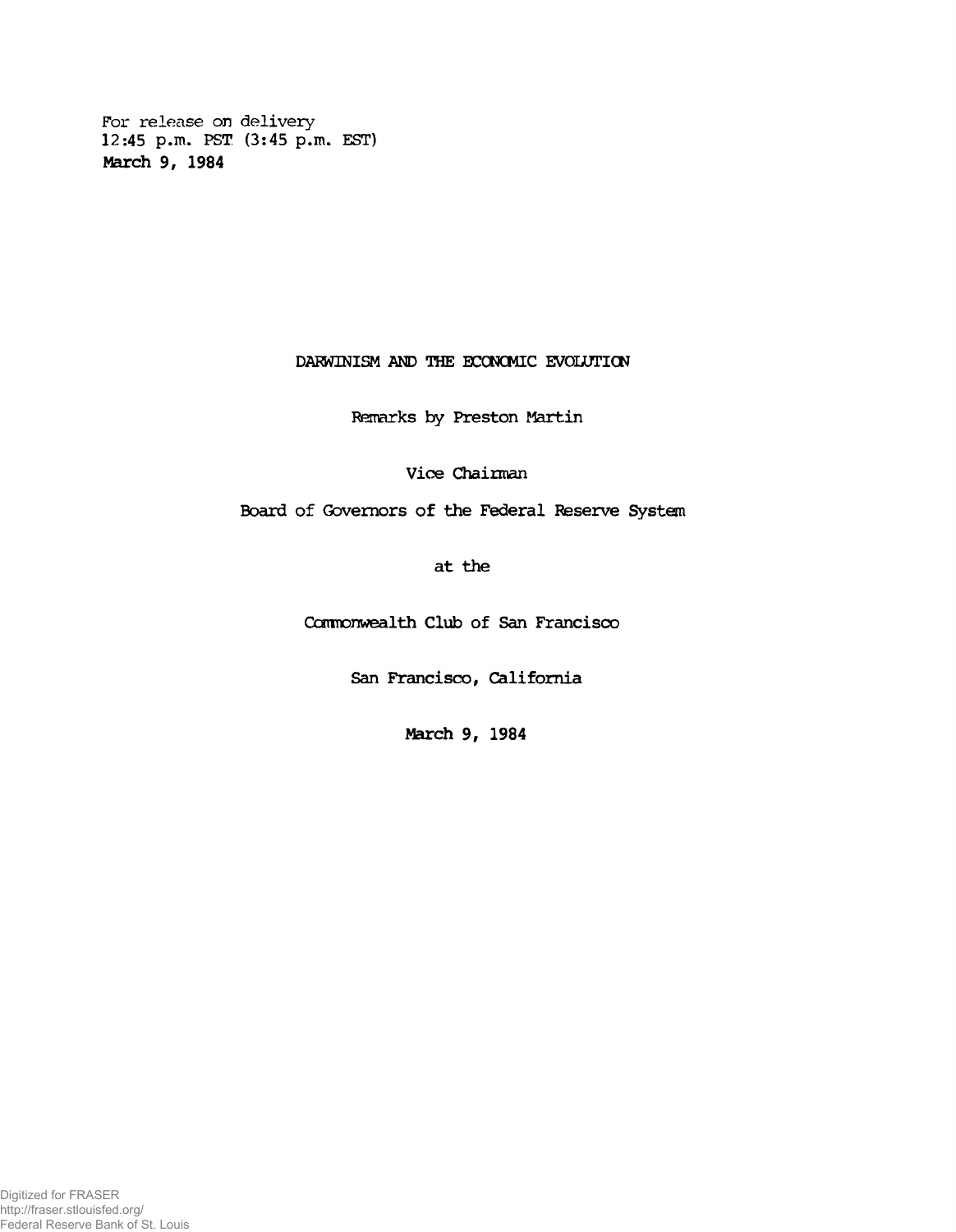### **DARWINISM AND THE FINANCIAL SERVICES EVOLUTION**

**California is truly a laboratory filled with plentiful evidence of the rapid evolution of financial institutions of all types. The evidence is not fossilized remains embedded in the strata of previous stages of evolution: rather it comprises a 60-year record of financial innovation.**

**Since the 1920s, California has led the way in branching systems for institutions, a cornucopia of consumer services, successful retail banking, and innovations in mortgage lending and mortgage-backed securities. Continuing innovations in providing ccmnunity-backed financial services is evidenced by the plethora of successful de novo cannercial banks and thrift institutions in the face of intense competition by existing institution management.**

**Far from being a fossil from a bygone era, the community bank may be emerging as a principal competitor in the financial services industry. If cannunity bankers choose the**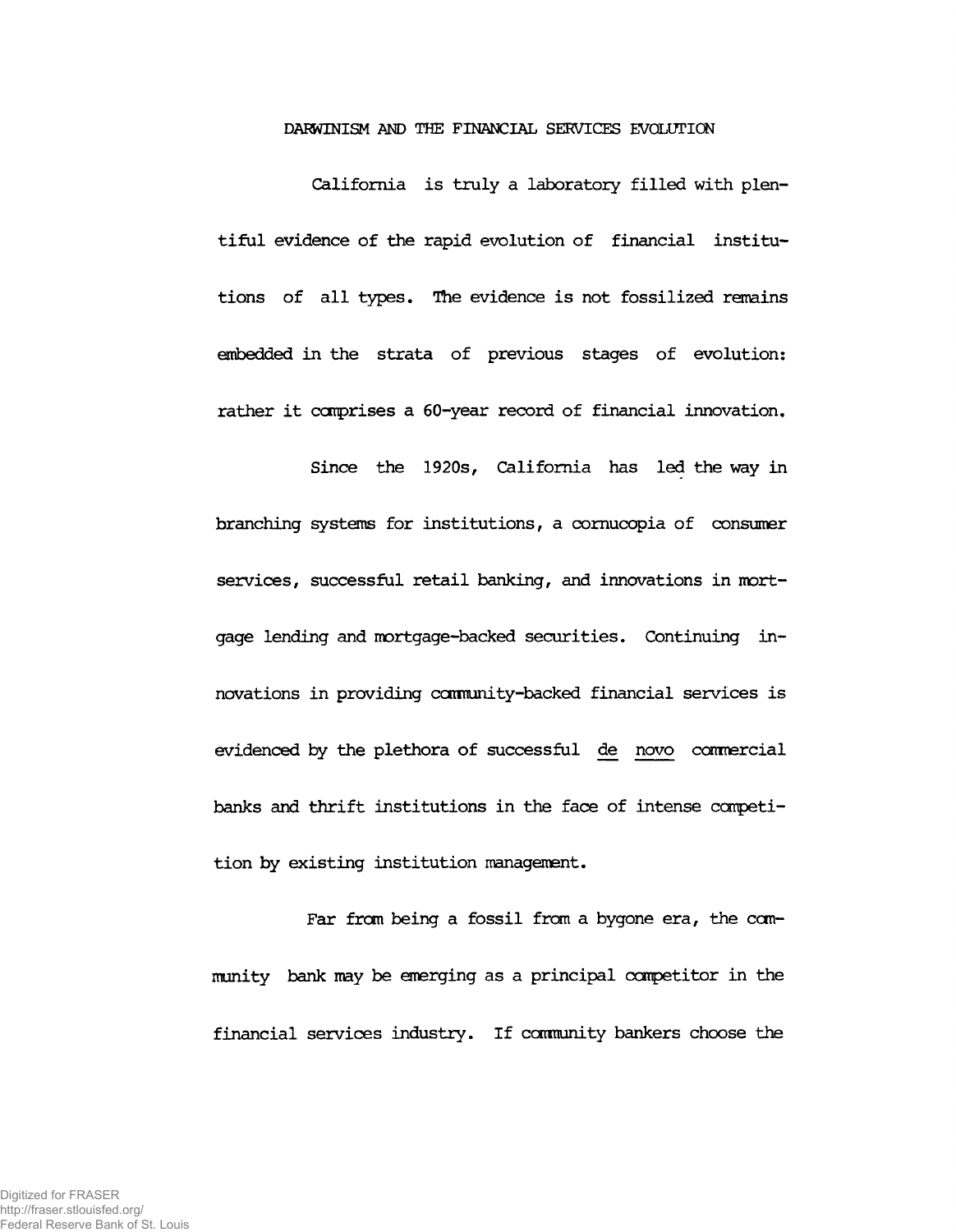**right niche, and a correct combination of strategic and tactical alternatives, community banking will continue to evolve into one of the stars in the firmament of banking. Darwinism will prevail: the race is won by adaptation.**

**The structure of cannercial banking is no longer a subject for the technician or the specialist. The United States has became a service economy, one in which most of us are employed in the production and consumption of services, not of goods whether manufactured or harvested. Of course, in part, this is a function of the plethora of governmental services which the "public" demands through its elected representatives. The consumption of financial services has increased markedly over the past decade. We have a sharpened awareness of the costs of borrowing and the opportunities of incane fran savings and from financial investments.**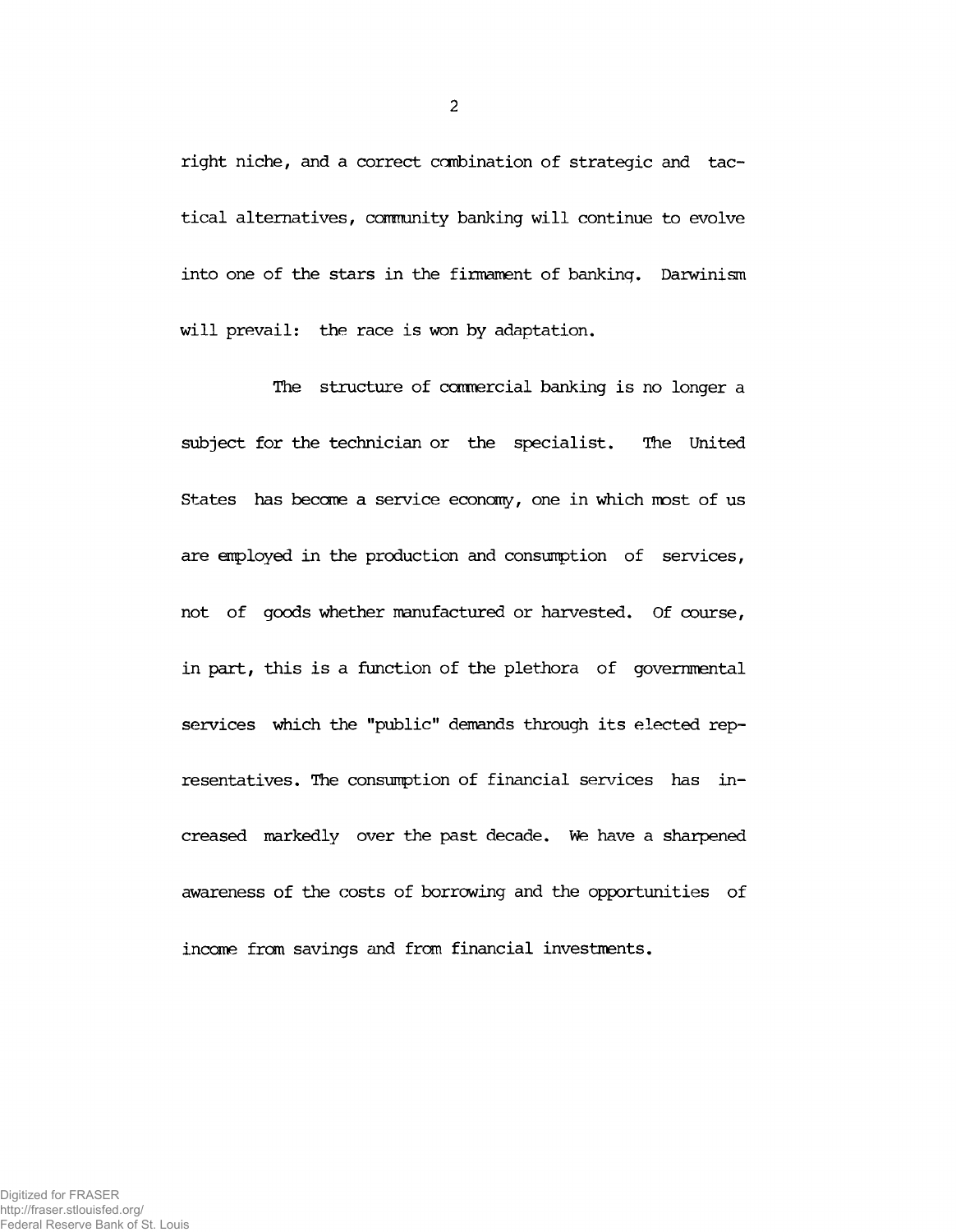**Inexorable market forœs have carpe lied financial institutions management to change and adapt. For sane, a major objective is to become a "financial supermarket." This objective is understandable as comercial bankers have witnessed the loss of market share to thrift institutions and money market fund managers in deposit markets. Deregulation of deposit instruments has enabled a recapture of sane of the share loss to the money market funds but at rising costs for funds. The blurring of the lines between and among different kinds of financial institutions leads management to strategies of providing financial services as well as traditional banking to its increasingly sophisticated customers. The most obvious example is the discount brokerage now being offered in one form or another by many of the large commercial banks and thrift institutions.**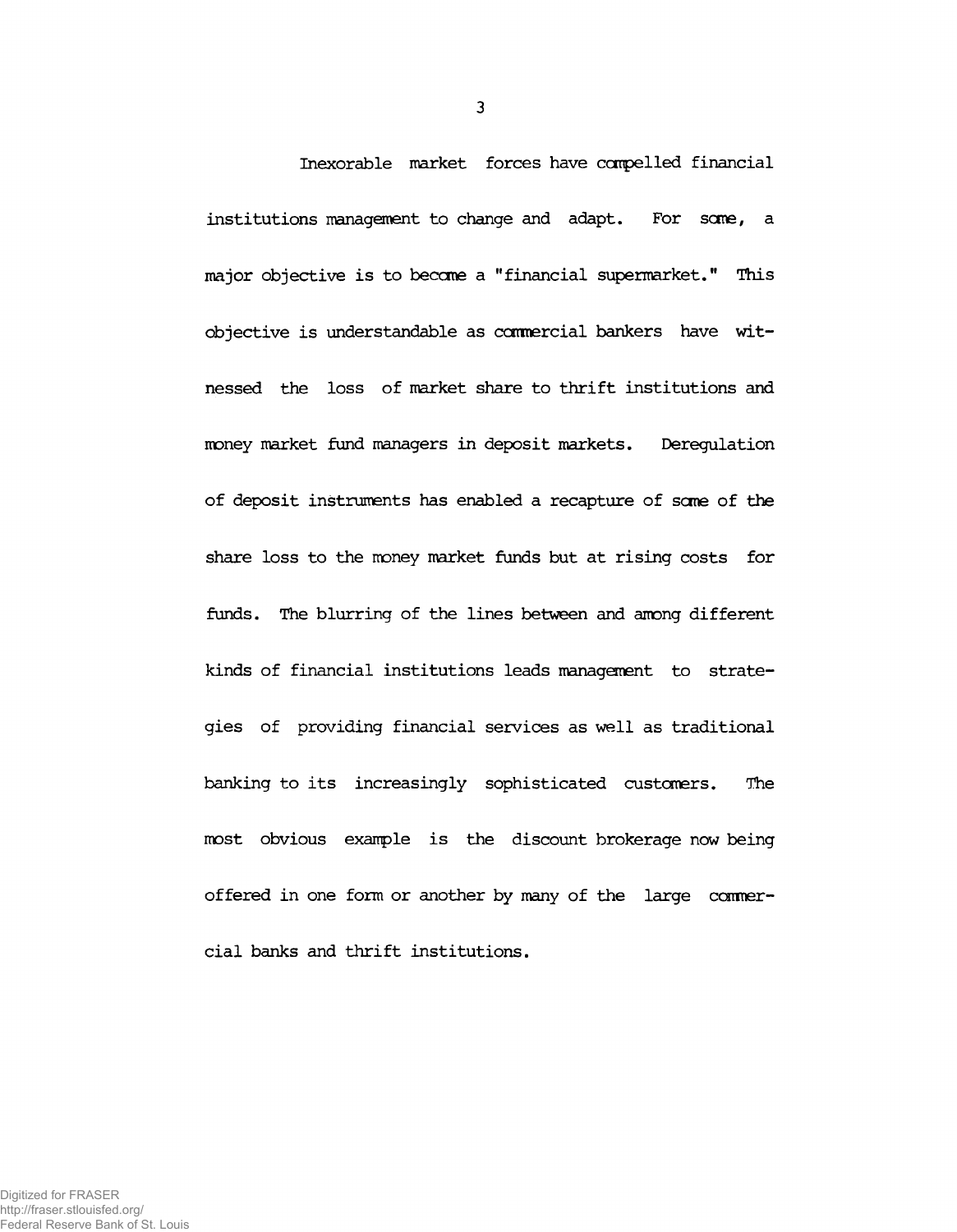**Perhaps a reference to a Darwinian matter may be helpful. Europe was inhabited only by humans of the Neanderthal type 35,000 years ago. Dr. Robin Torrance has been cited by the London Econcmist as pointing toward those factors which caused Neanderthal man to be replaced by modemlooking man. Sheffield argues that the Neanderthals did not adapt to very fundamental environmental changes and that modem man prevailed through the means of technology, particularly weaponry. Is the computer and comnunications equipment the equivalent of the throwing spear and the bow and arrow in today's survival of the fittest? I think the analogy is a bit strained here.**

**This is not to deny that one-stop shopping for financial services does not have its advantages, but there are disadvantages. Indeed, it is not completely clear that the small institution cannot through franchising, leasing lobby**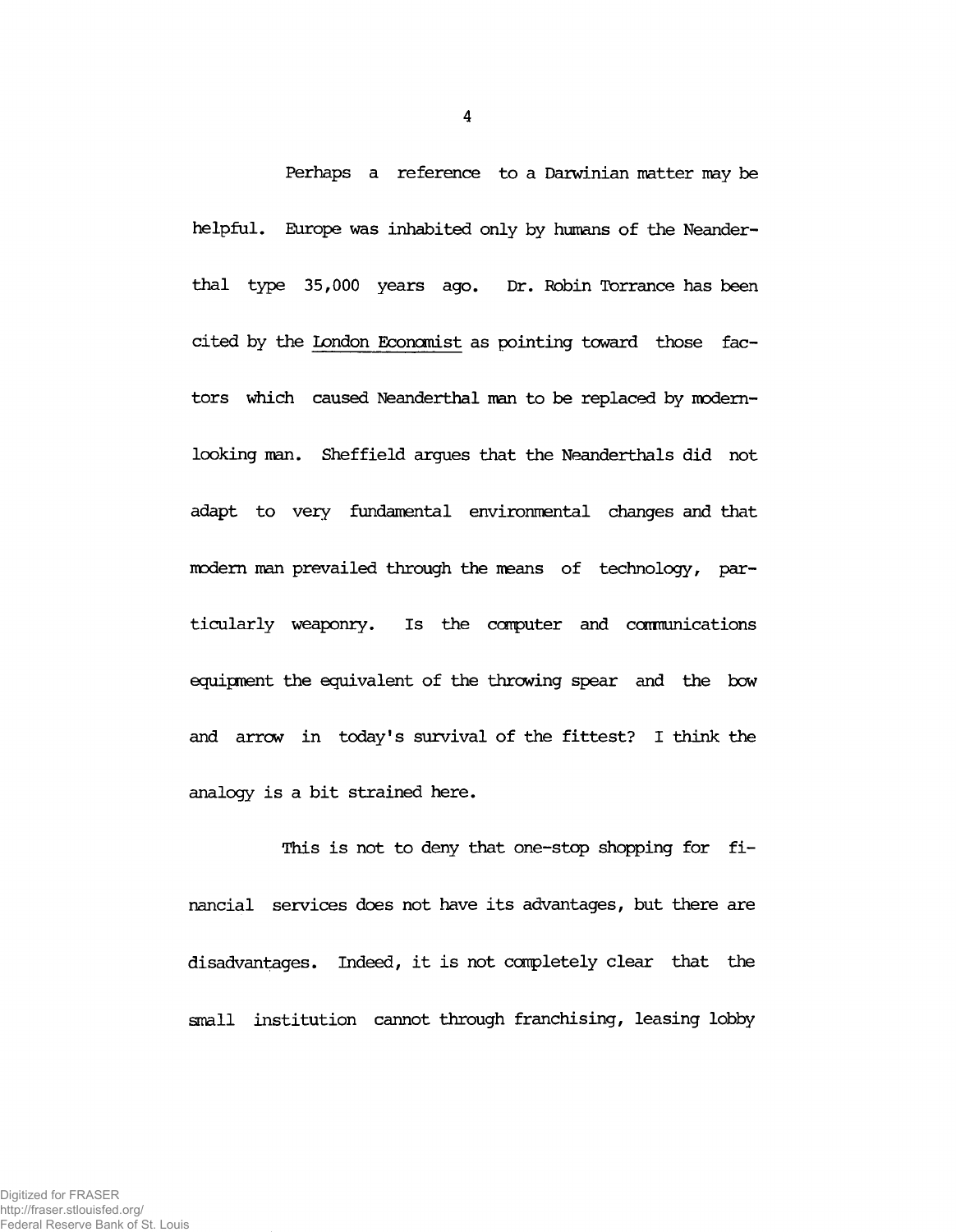**floor space, and other joint participation techniques provide a multiplicity of financial services. Furthermore, financial services supermarkets will offer different products of varying convenience and quality. It is a rare management which is equally competent in several fields. One commercial bank may offer a single insurance carrier, another may offer several. One bank management may sell only the mutual funds with which it is affiliated, another may specialize in noload or tax-advantaged types. Already sane commercial banks are affiliated with full service brokers with expensive research departments while others are related to discount brokers with a purely order-taking function. As the evolutionary process stimulates adaptation, the odds are that each** commercial bank or thrift will offer some services in a **really competitive way and other services which can be obtained elsewhere advantageously. The conclusion is that**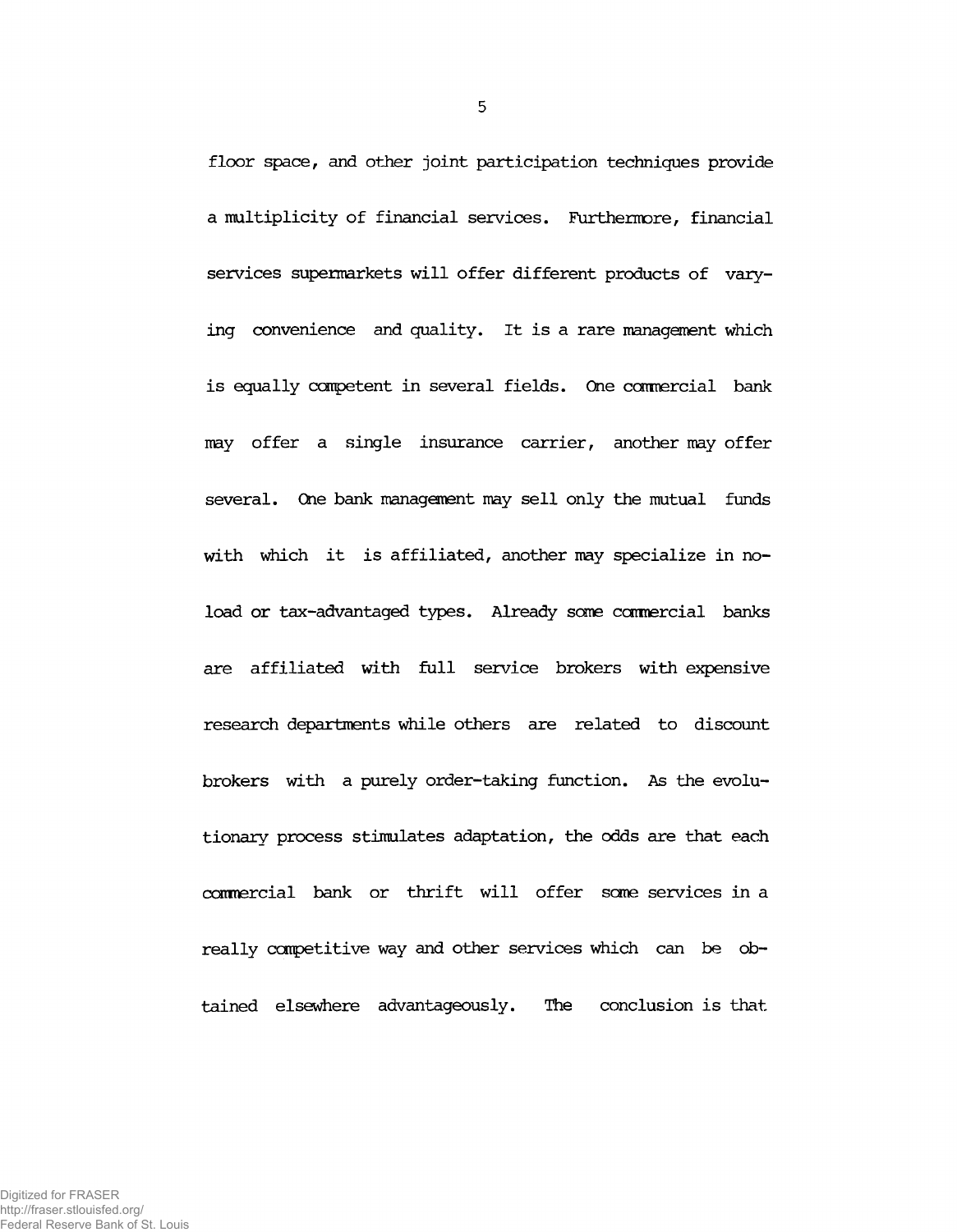**the financial services supermarkets of the future will not eliminate the ccmnunity bank from all submarkets or even from most.**

**It is instructive to review the current situation from which tomorrow's canmunity bank will evolve. Let us examine the record in terms of the following characteristics:**

- **o profit performance,**
- **o growth,**
- **o economies of scale,**
- **o technology, and**
- **o risk.**

#### **PROFIT PERFORMANCE**

**Today's community banks, those under \$100 million assets, generally have a higher return on assets (ROA) than larger banks. They also appear to have a lower risk position measured by capital ratios and liability structures. First half 1983 profit statistics indicate that the banking system as a whole had an ROA of 0.75% while canmunity banks had an**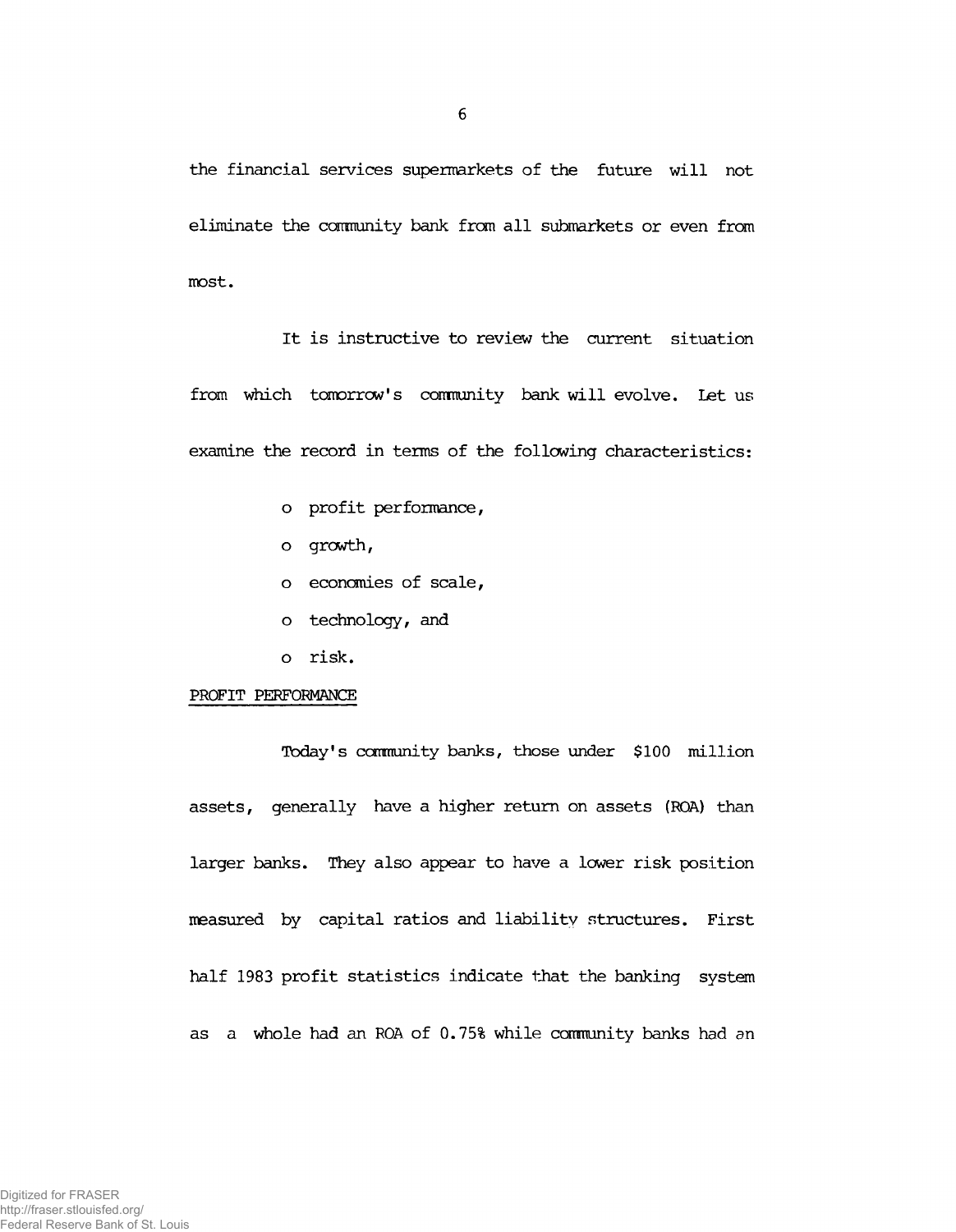**ROA of 1.18%. Large money center banks had an ROA of on.lv 0.54%. What happens to the profit of a comnunity bank when a subsidiary of a large bank holding company enters its submarket? There is evidence that in many markets the profitability of connunity banks is not significantly affected. At the "bottom line" connunity banks have demonstrated a credible track record at this stage of their evolution.**

### **GROWTH**

**A number of current studies substantiate that the rate of growth of connunity banks has generally exceeded that of large banks; especially banks with assets over \$1 billion. A more important observation is that generally the growth rates of connunity banks do not appear to be affected by the entry of larger competitors into their submarkets whether through acquisition or on a de novo basis.**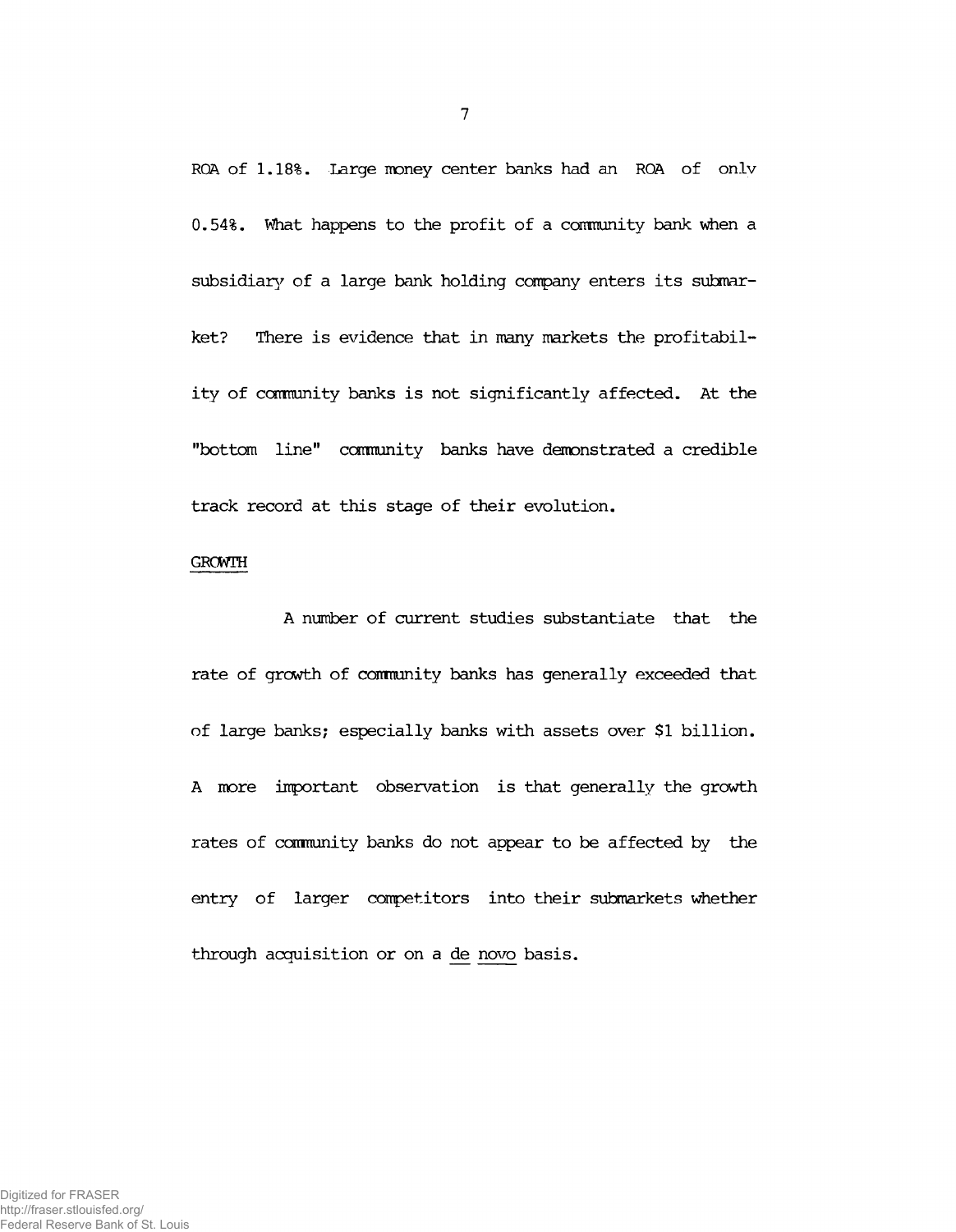**Submarket entry by larger banks, of course, leads to increased competitive pressures. However, it may be that a resulting shift in management practices of canmunity banks** is generated by enhanced competition. More importantly, com**munity bank managements often are stimulated to increase their market share as a result of this competitive process. The message appears to be that management of same smaller banks can respond to competitive challenges posed by new large market entrants.**

#### **ECONOMIES OF SCALE**

**The jury is still out on the question of whether economies of scale are generally important to the overall banking industry. In retail banking with multiple branches, costs have mitigated against such economies. However, some studies have shown that average operating costs (as a percentage of assets) appear to decline in banks with deposits of**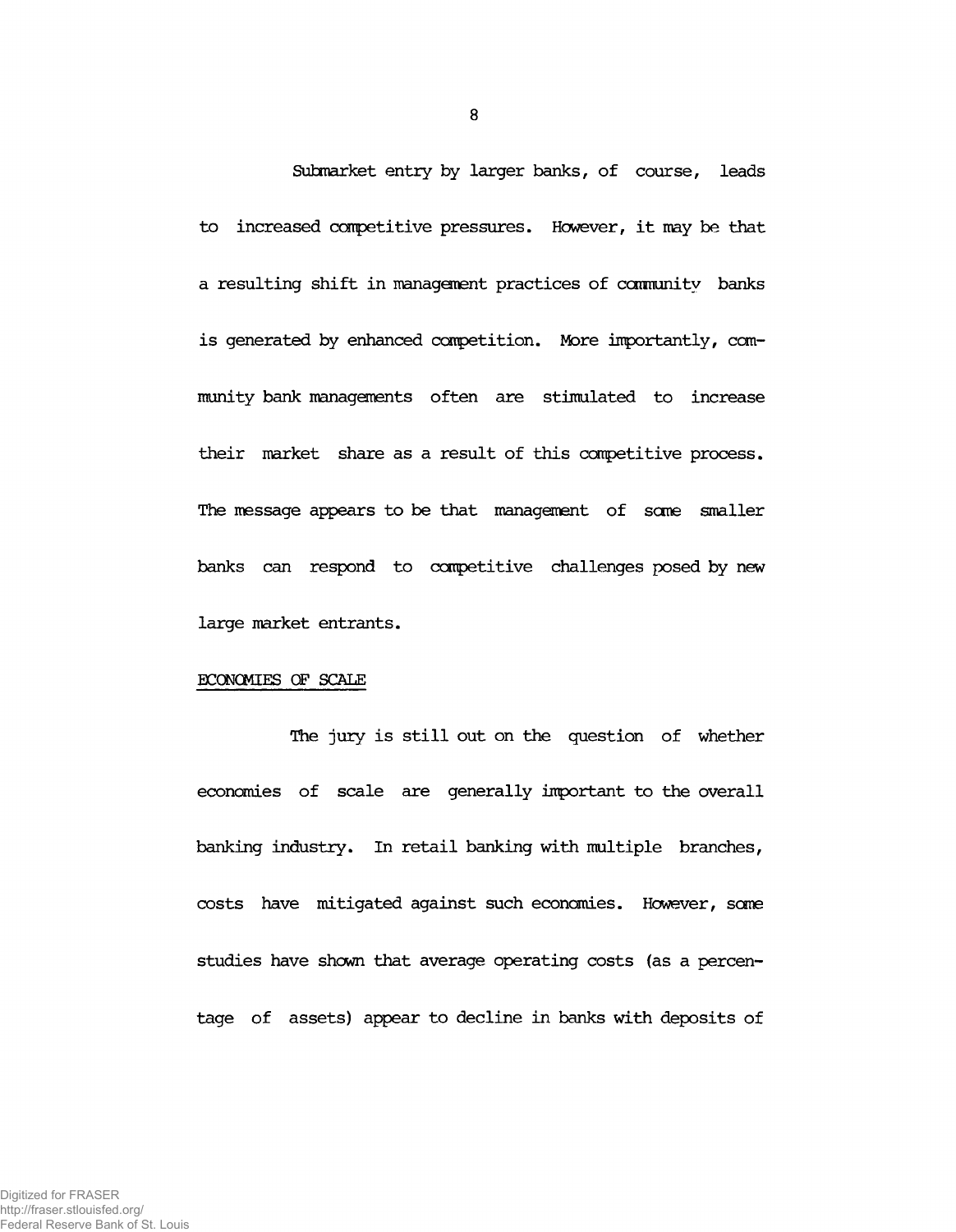**up to \$75 million. Thrifts appear to experience the same phenomena until deposits reach \$500 million. Bank holding company affiliation appears to have an insignificant affect on overall operating costs. As retail (branch) business is succeeded by AIM networks or by banks stressing a "wholesale" banking format, the subject will require new studies. At this stage, however, the case has not yet been made conclusively that bigger is necessarily better in all submarkets. Cbviously there are national markets and international markets not open to the smaller community-based institution.**

### **TECHNOLOGY**

**Today we stand on the threshold of a world-wide payment system network of almost infinite complexity, one whose settlement processes can be in microseconds and whose observation is or soon will be on a real time basis. Large dollar payment networks such as Fedwire, the New York**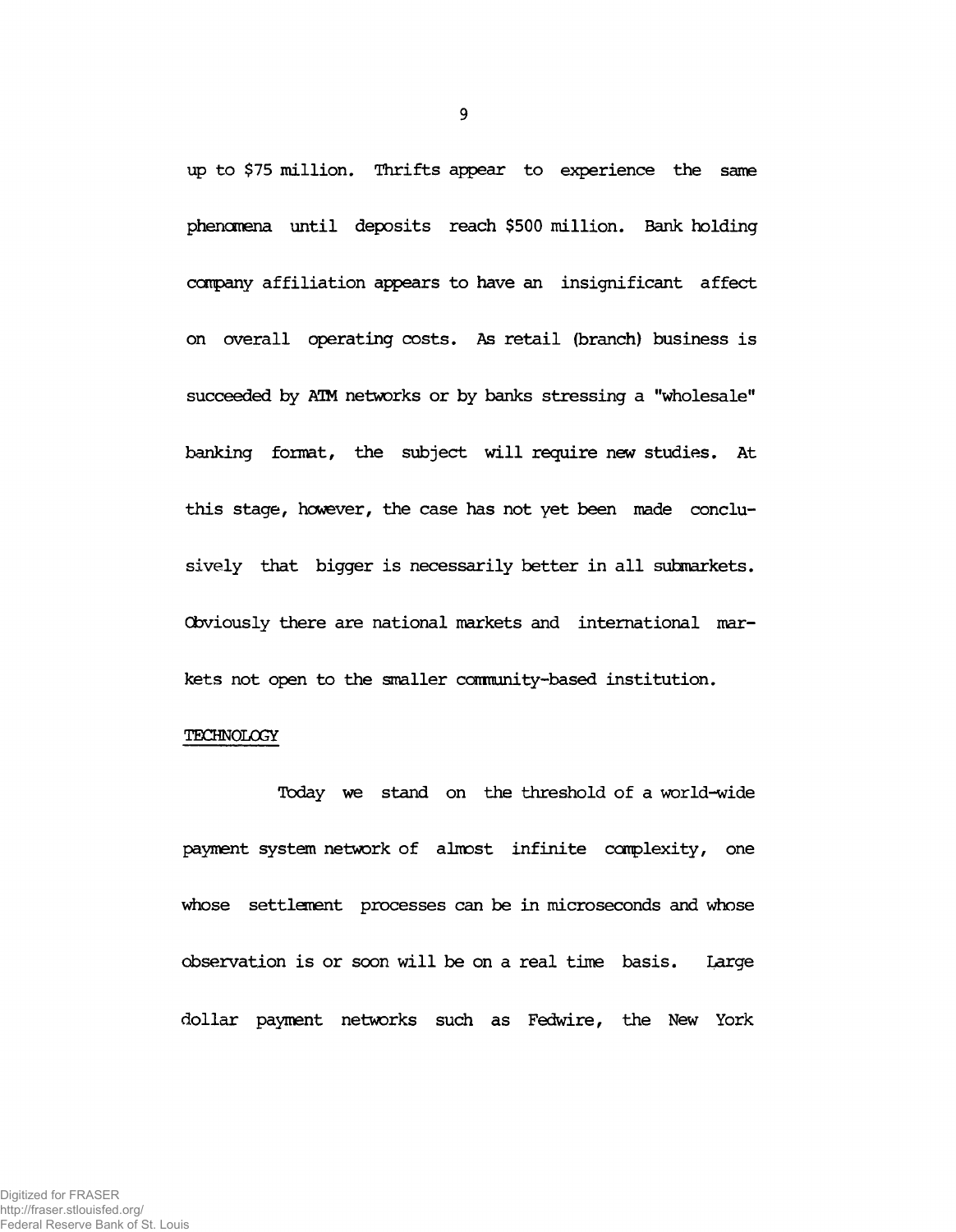**Clearinghouse CHIPS system, international flows by SWIFT, handle balances measured in the trillions of dollars not just the billions. Certainly it is true that the ccmnunity banker is paying more for his funding these days, 150 to 200 basis points, and he is faced with competition for loans which tends to hold down his margins. Add to that the necessity of capital investment to keep up with 'technological change and his survival appears threatened. Fortunately, the capital investment is becoming easier as hardware and software costs decrease. Also, many services that cannot be produced economically by community bankers can be distributed by outside vendors through their auspices. Travelers checks and credit cards are good examples. While there are only a few brands of travelers checks, there has been entry into the business and it has become highly competitive. The inability to offer its own brand of travelers checks has not seriously**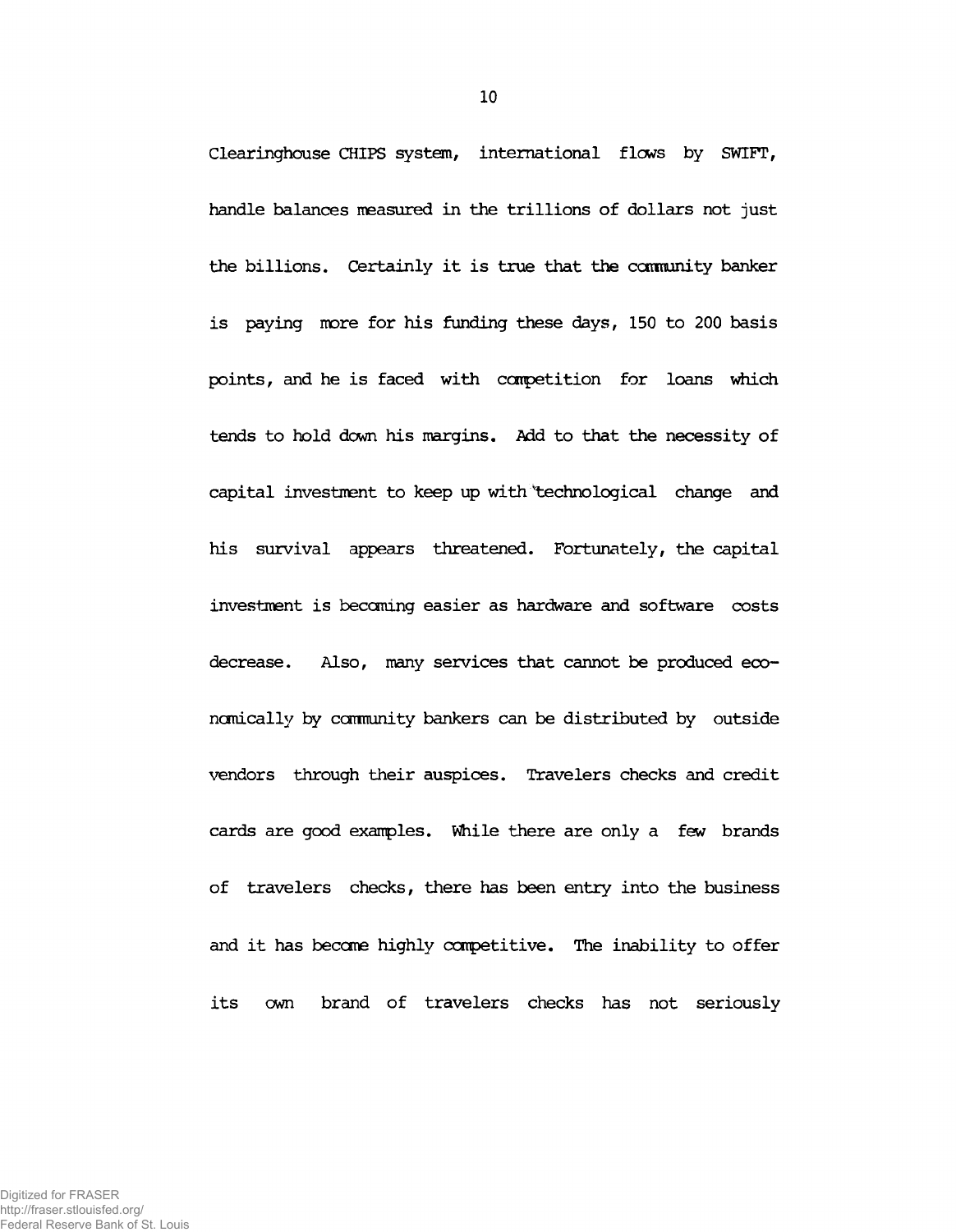**handicapped the community bank. The parallel argument is made for bank credit cards. Today we see the beginnings of shared automated teller machine networks that are city-wide, region-wide, and cross state lines.**

**Of course new technological developments will require sophisticated data processing systems, but a whole industry of outside vendors will be carpeting to provide these services to bankers.**

## **RISK**

**Are cannunity banks judged more risky than large banks? In my view, no systematic evidence appears to exist that small banks (i.e., community banks) are placed at a competitive disadvantage in terms of risk. Risk in cannunity-based banks being defined in terms of:**

- **o credit risk**
- **o interest rate risk**
- **o operating risk**
- **o managerial risk**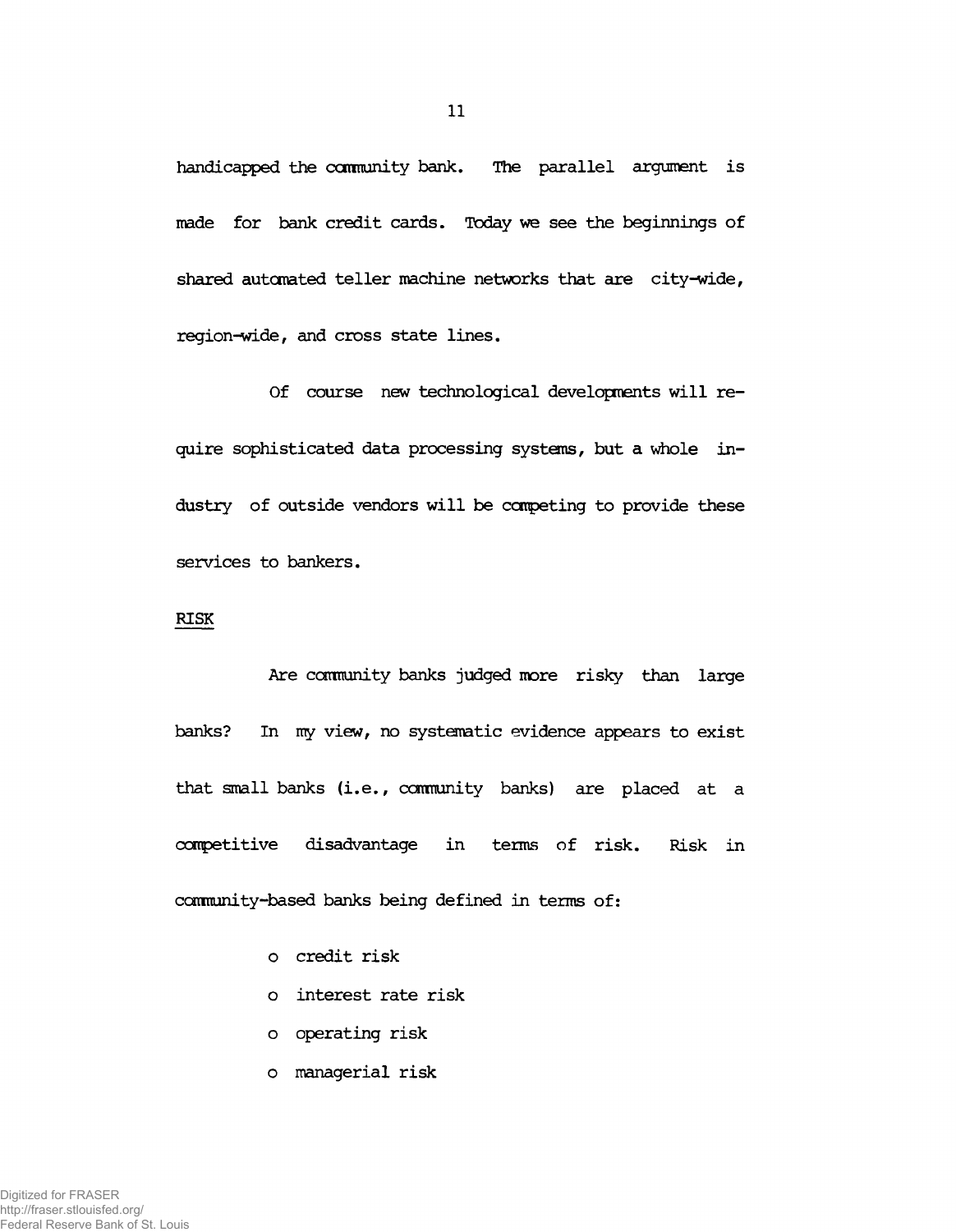**Of course, credit risks can be generated by credit originations being geographically concentrated and interest rate risk may be present due to past operating strategies.** However, in my view, bank size and risk does not appear to me **to be directly correlated with competitive disadvantage.**

**What is the future of ccmnunity-based banking? Should or will ccmnunity-based banking in the 1980s and 1990s be business as usual? I think not. The increasingly competitive banking environment will not easily allow any bank to pursue a status quo situation: even if past profit performance presents a rather rosy picture.**

**You recognize that the banking environment is changing into an industry that is more fine-tuned to serve the needs of cotmercial and retail consumers. The continuing deregulation of the financial services industry mandated by the Depository Institutions Deregulation and Monetary Control Act of 1980, in my view,**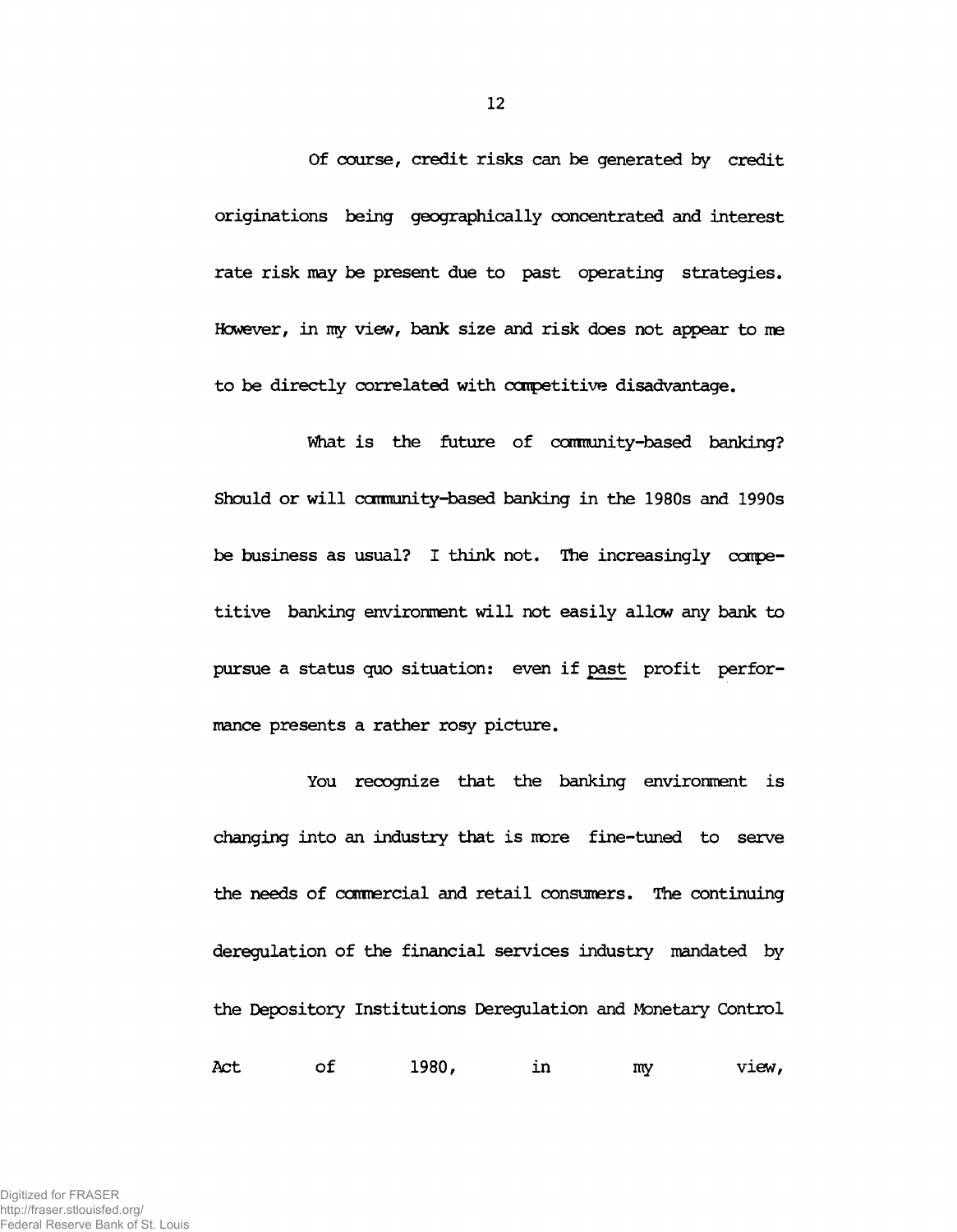**will facilitate increased competition and specialization; a fertile environment for ccmnunity banking.**

**California's financial institutions combine financial innovation with the entry of new, smaller competitors. In 1982 California's new de novo independent banks accounted for over 10 percent of such banks in the United States.**

**A study of de novo California independent banks opened in 1970-1977 indicated that over 80 percent of such banks were still independent at the end of 1982. Additionally, the return on equity (ROE) achieved by these banks was not significantly different than the population of all Cali**fornia independent banks. In my view, these are convincing statistics to support the continuing viability of community**based banking and the innovation of California bankers during one of the most challenging periods in the history of the financial services industry.**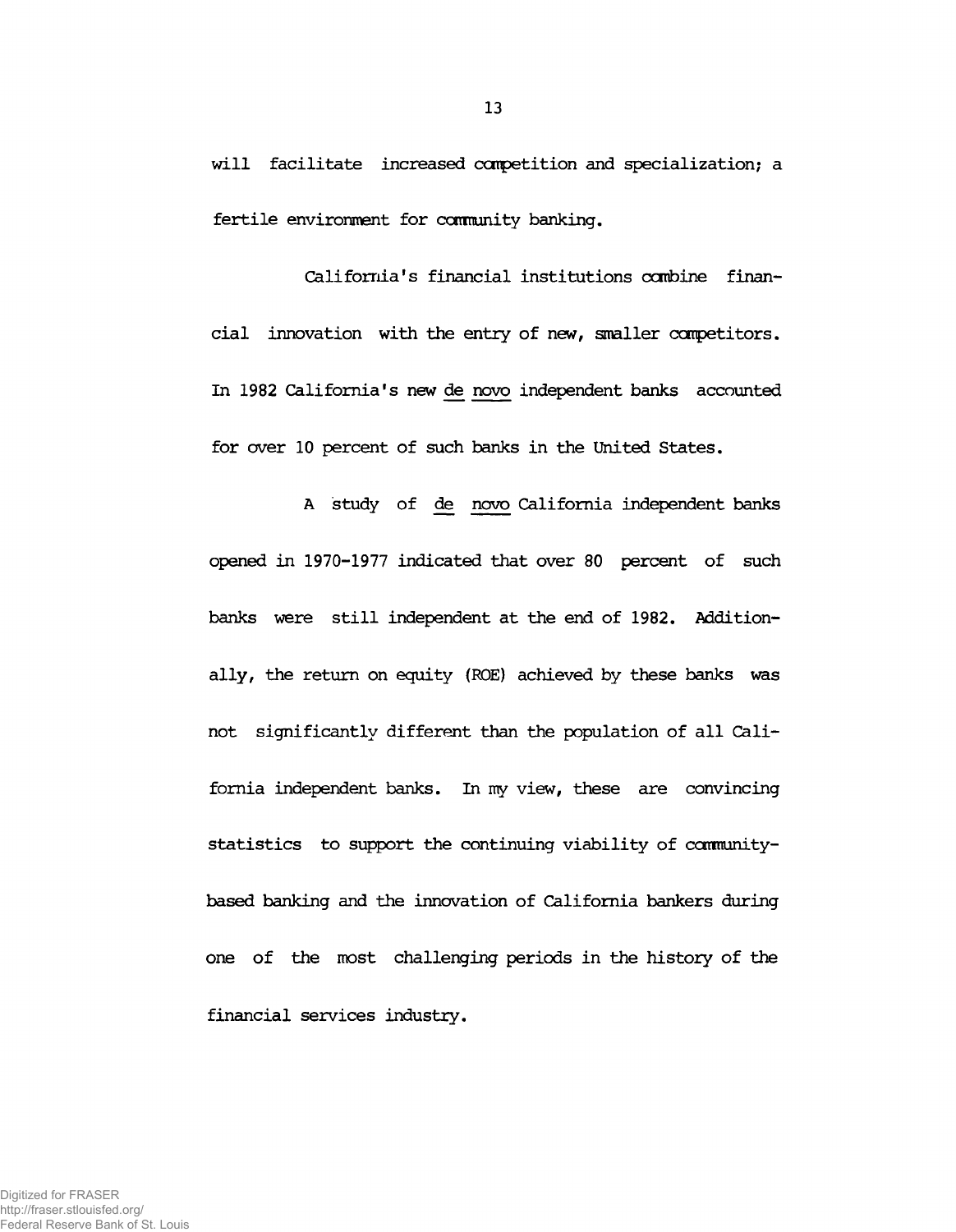#### **INTERSTATE BANKING**

**Finally, we have the key restructuring issue: What changes in the banking industry would result from allowing full interstate banking? The means by which sane interstate operations are now conducted have been cited many times. We knew there are loan production offices, offices of nonbank subsidiaries of bank holding companies and Edge Act corporations. New England has pioneered a regional interstate banking concept. Once again, advocates of full interstate banking have had their hopes aroused as Alaska, Maine, and New York have made provisions for the entry of out-of-state bank holding companies. Given that no state provided for out-ofstate entry from 1956 until Maine changed its law in 1975, the recent flurry of activity in this area is significant. The number of actual acquisitions that result from these legislative changes remains to be seen. Litigation involving interstate "nonbank" operations is ongoing.**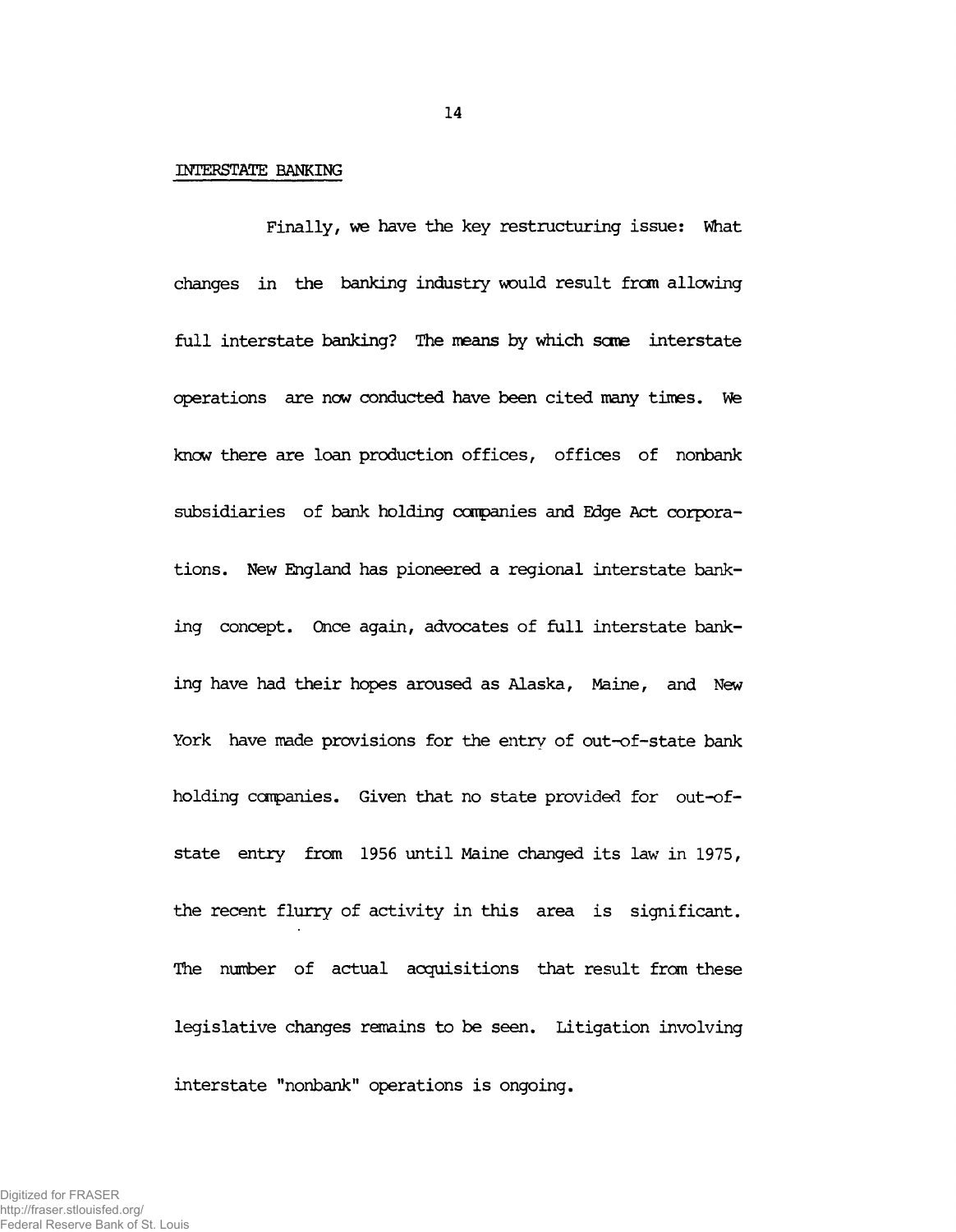**Would the general introduction of interstate banking produce a major restructuring of the banking system? The answer appears to be that interstate banking could, but doesn't have to be, the catalyst for restructuring. I would like to spend a few minutes examining the evidence on this point.**

**First, and most importantly, the introduction of interstate banking does not mean that community banks are doomed, although seme will of course sell to out-of-state banks. The research done by our staff does not suggest that there are any basic economic forces requiring massive consolidation. As I indicated earlier, the economies of scale argument is not substantiated by the evidence.**

**Just as small banks can survive and compete profitably in an environment of statewide bank holding companies, I believe that a well-managed community bank can prosper with**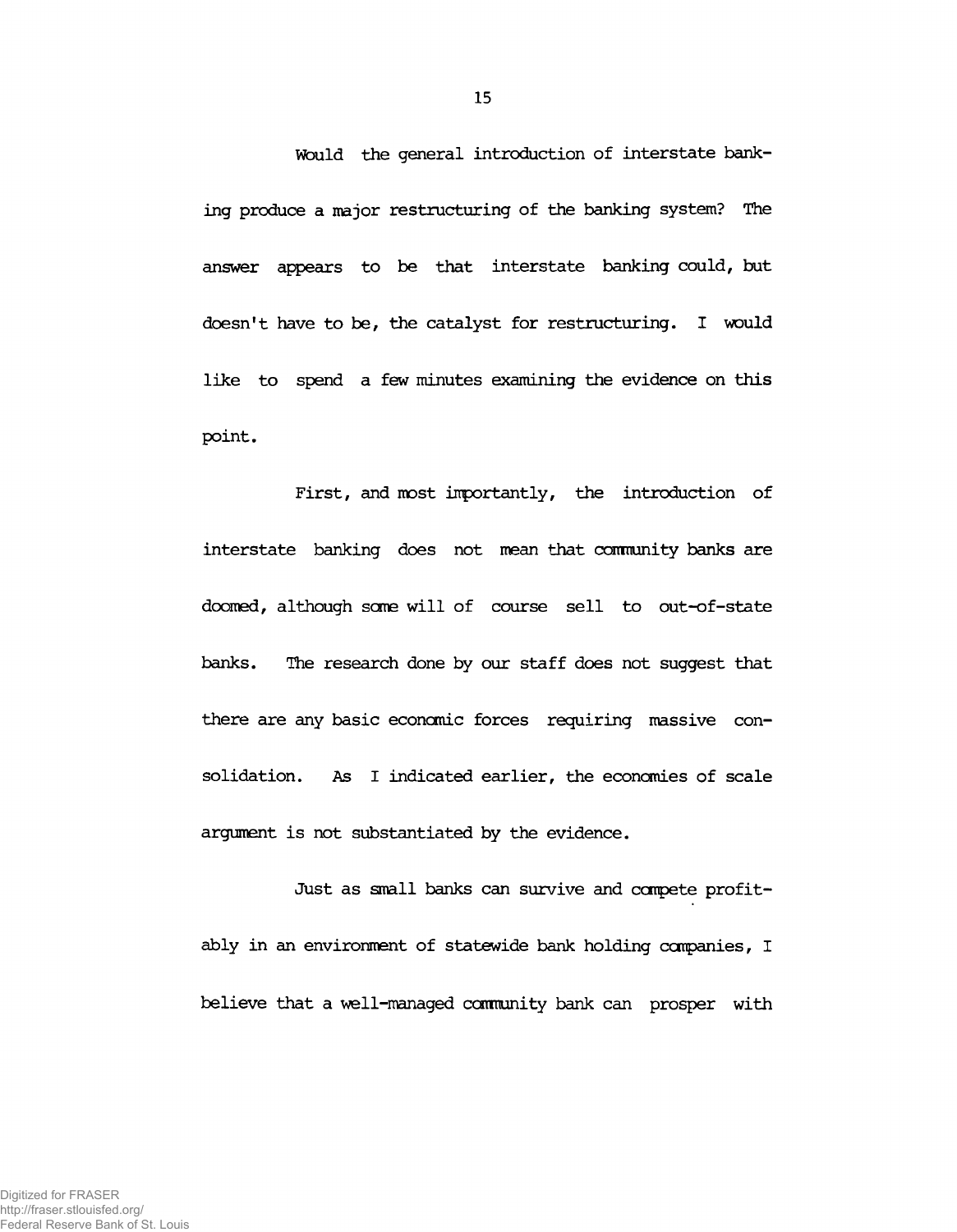**interstate banking. Those banks that have been protected from new entry into their markets will have to sharpen their skills, control their expenses, and select those sectors of the financial marketplace they can serve most efficiently and profitably. The strongest factors they have going for them are their knowledge of their market, their customers, and their customers' banking needs. They must provide those services at competitive prices so as to maintain customer loyalty in the face of new entry into the market.**

**A major concern in interstate banking involves the large bank's attention to cannunity credit needs. Will the local branch of an out-of-state bank be responsive to the credit needs of the ccmmnity? Sane fear that the small town branch of the large out-of-town bank will simply siphon off deposits to its hone office. The bank that does not meet local credit needs is clearly not going to be very**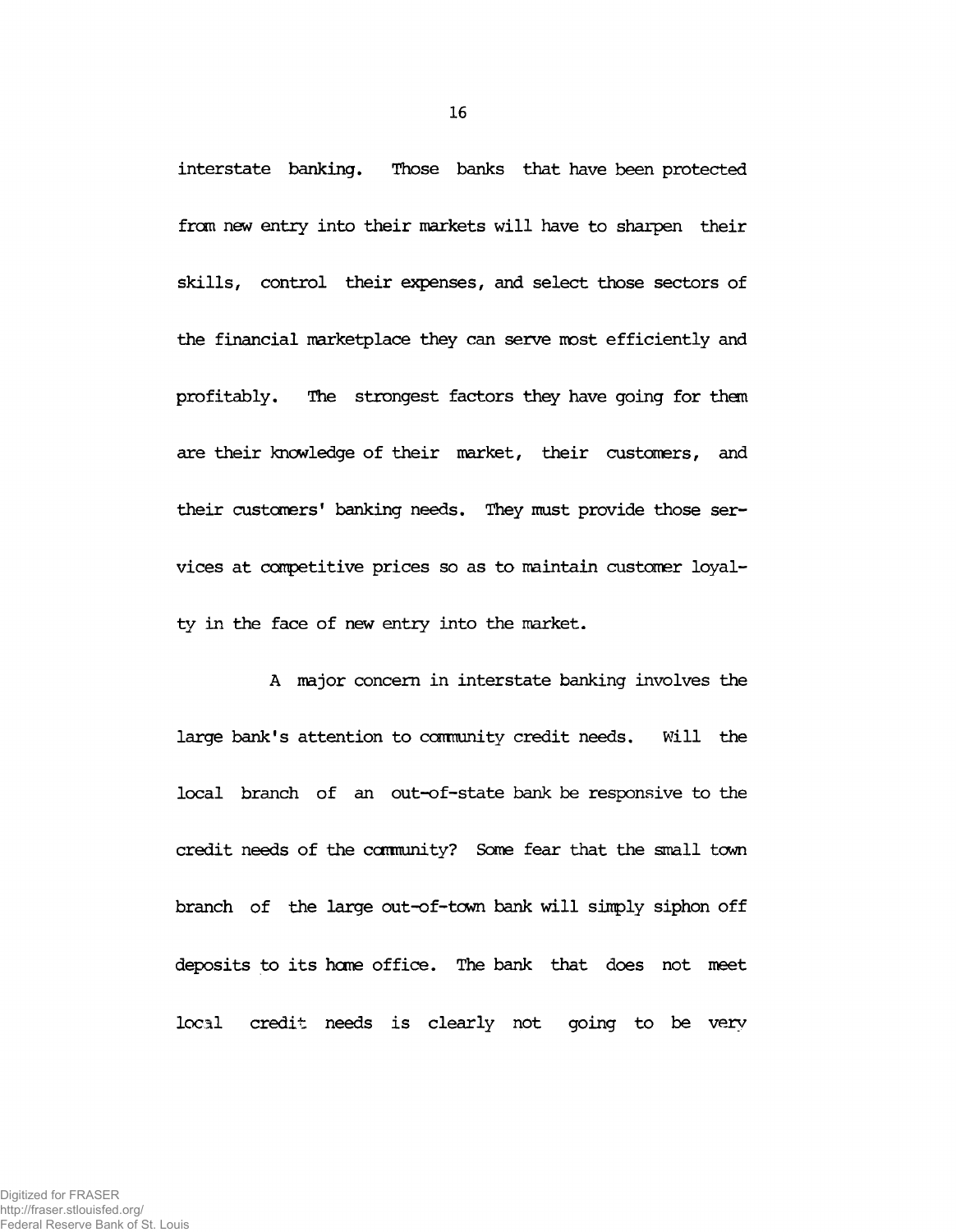**profitable in the long run. People expect that the bank that holds their deposits is also going to meet their credit needs. If there are unmet local credit needs, other banks will be attracted into the market. Thus, the failure to lend is a policy destined to produce losses. While there are other factors to be considered in the debate over the merits of interstate banking, I think we have covered sufficient ground to suggest that interstate banking per se should not be an inevitable cause of a radical restructuring of the financial system.**

**For us in our roles as consumers, the evolution of the financial services industry is very positive indeed. Of course we will become accustomed to shopping for financial services in new ways. Whether we patronize a "Megabank" or our community banker, we will have the opportunity of the convenient purchase of several services in one location and**